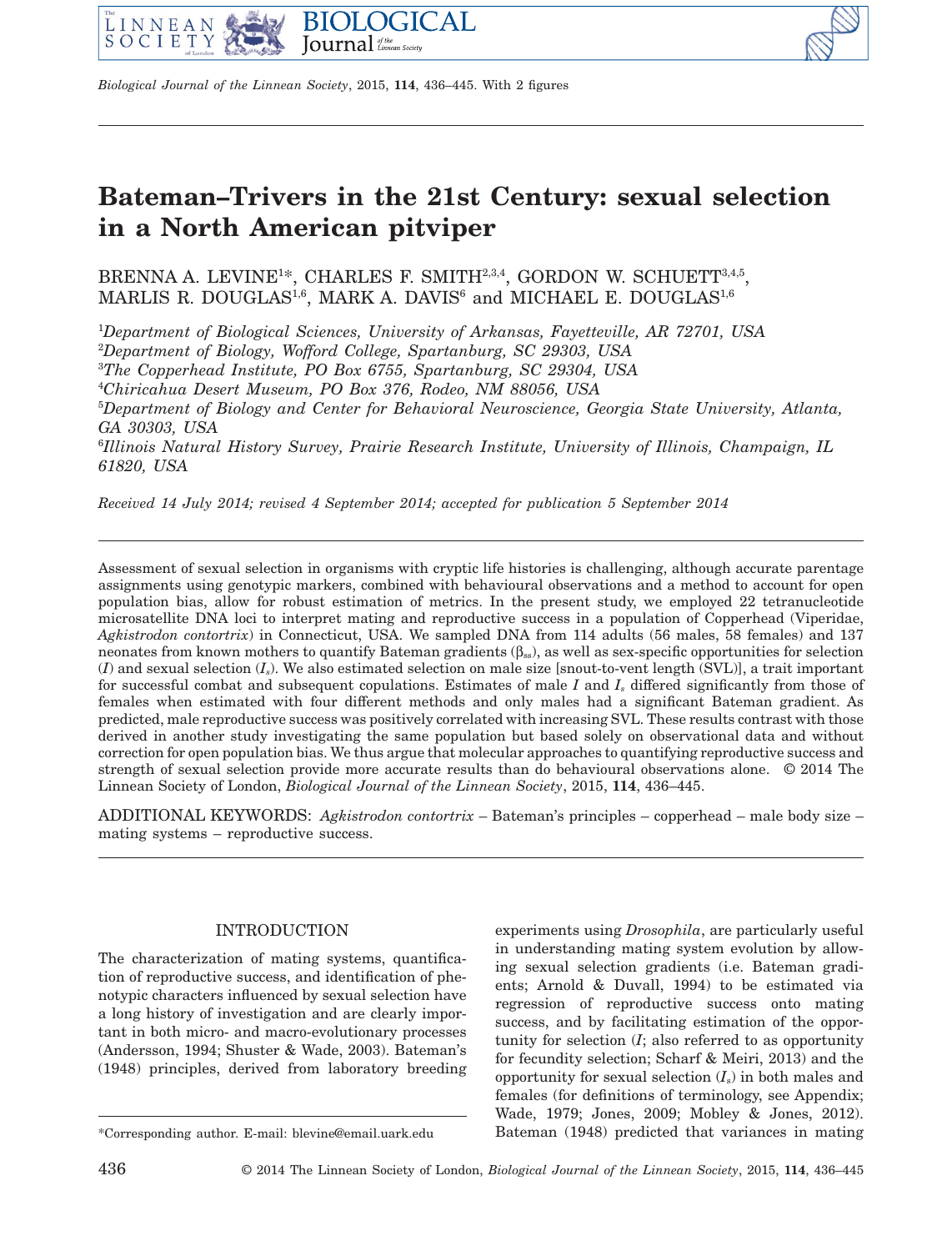and reproductive success are greater among the sex with 'cheaper' gametes and in greater abundance (often males) and that this sex will gain in fitness from an increased number of copulations whereas the less abundant sex (often females) will experience no such gain. This consideration prompted Trivers (1972) to extend the argument by postulating that females will not only be a limiting factor in reproductive equations, but also a subject of intense male–male competition. Subsequently, regressions of reproductive success onto male phenotypic characters important in competition for access to females (e.g. horn size, body length) can be used to identify traits hypothesized to be under sexual selection (Shuster & Wade, 2003).

Despite their utility, accurate estimation of *I*, *I*s, Bateman's gradients, and selection on male phenotypic characters (hereafter referred to as Bateman's metrics) is sensitive to a variety of complications associated with the study of natural populations (Parker & Tang-Martinez, 2005). Post-copulatory processes such as multiple paternity, long-term sperm storage, and cryptic female choice can result in offspring paternity that is incongruent with field observations of mating (Prosser *et al*., 2002). Additionally, incomplete population sampling may bias estimates, particularly when one sex is not sampled with their respective offspring (Mobley & Jones, 2012). Furthermore, copulations that do not result in offspring (e.g. as a result of sperm competition, cryptic female choice, long-term sperm storage) are important in the estimation of Bateman's metrics but can easily be missed in observations of taxa with cryptic life histories (Collet *et al*., 2014).

Fortunately, recent technological and statistical advances can circumvent these difficulties. The capacity to genotype individuals using microsatellite DNA now permits many taxa with complicating postcopulatory processes to be evaluated with regard to their mating systems by facilitating accurate parentage analysis (Prosser *et al*., 2002; Dubey *et al*., 2009). Maximum-likelihood methods have been developed to correct for potential statistical biases associated with sampling open populations (Mobley & Jones, 2012) and the use of behavioural observations of mating in conjunction with genotypic parentage assignments has been shown to increase the accuracy of Bateman's metrics estimates (Collet *et al*., 2014).

Nonetheless, the evaluation of mating systems in wild vertebrates has been and remains largely dominated by species that are abundant and/or easy to observe and sample (Clutton-Brock, 1988), with other taxa often being neglected or insufficiently sampled as a result of small size, cryptic behaviour, unpredictable sampling, and a range of other complexities, such as long-term sperm storage, cryptic female choice, and facultative parthenogenesis. Furthermore, although the ability to overcome these complications now exists, studies often still rely only on behavioural observations for estimating Bateman's metrics (Fritzsche & Arnqvist, 2013; Smith & Schuett, 2014) and ignore potential sampling biases, which may result in overestimation (Williams & DeWoody, 2009; Mobley & Jones, 2012; Collet *et al*., 2014).

Squamate reptiles have been particularly affected by these difficulties. Although multiple paternity, long-term sperm storage, and facultative parthenogenesis have been documented in this taxon, studies still rely solely on behavioural observations to estimate Bateman's metrics (Smith & Schuett, 2014) or neglect the potential for statistical biases in open populations (Weatherhead *et al*., 2002). To our knowledge, there have been no studies to date of snake mating systems that simultaneously incorporate genotypic parentage analysis, behavioural observations of mating, and open population statistical corrections. This is unfortunate because the convergence of multiple methods on estimates of Bateman's metrics will yield unique and robust insights into snake mating systems.

For those snake taxa thus far investigated with one or more methods, with some exceptions (Lukoschek & Avise, 2011), it appears that both sexes have multiple mates, with mating failure being especially high in males, and with multiple paternity being common (Duvall & Schuett, 1997; Jellen & Aldridge, 2011). Snake mating systems are now considered polyandrous (Shuster & Wade, 2003; Kissner, Weatherhead, & Gibbs, 2005; Rivas & Burghardt, 2005) with considerable female sexual selection (Fritzsche & Booksmythe, 2013). Because male snakes do not supply female mates with direct benefits, such as nuptial gifts or care of offspring (Blouin-Demers, Gibbs & Weatherhead, 2005), estimations of sexual selection and fitness are simplified (Shuster & Wade, 2003). Furthermore, phenotypic characters such as snout-to-vent length (SVL) contribute to a priority-ofaccess by males to females (Madsen & Shine, 1993, 1994; Duvall & Schuett, 1997) and are therefore predicted to be under sexual selection (Shuster & Wade, 2003).

In the present study, we employed 22 uninterrupted tetranucleotide microsatellite DNA loci (Castoe *et al*., 2010) to evaluate the mating system of a North American pitviper and test hypotheses driven by sexual selection theory. Specifically, from 2001 to 2003, we sampled adults and neonates (known mothers) in a population of copperhead (Viperidae, *Agkistrodon contortrix*; Linneaus, 1766) aiming to estimate *I*,  $I_s$ , and  $\beta_{ss}$  for adults of both sexes using four methods. Litters were analyzed and the relationship between litter size and the number of sires in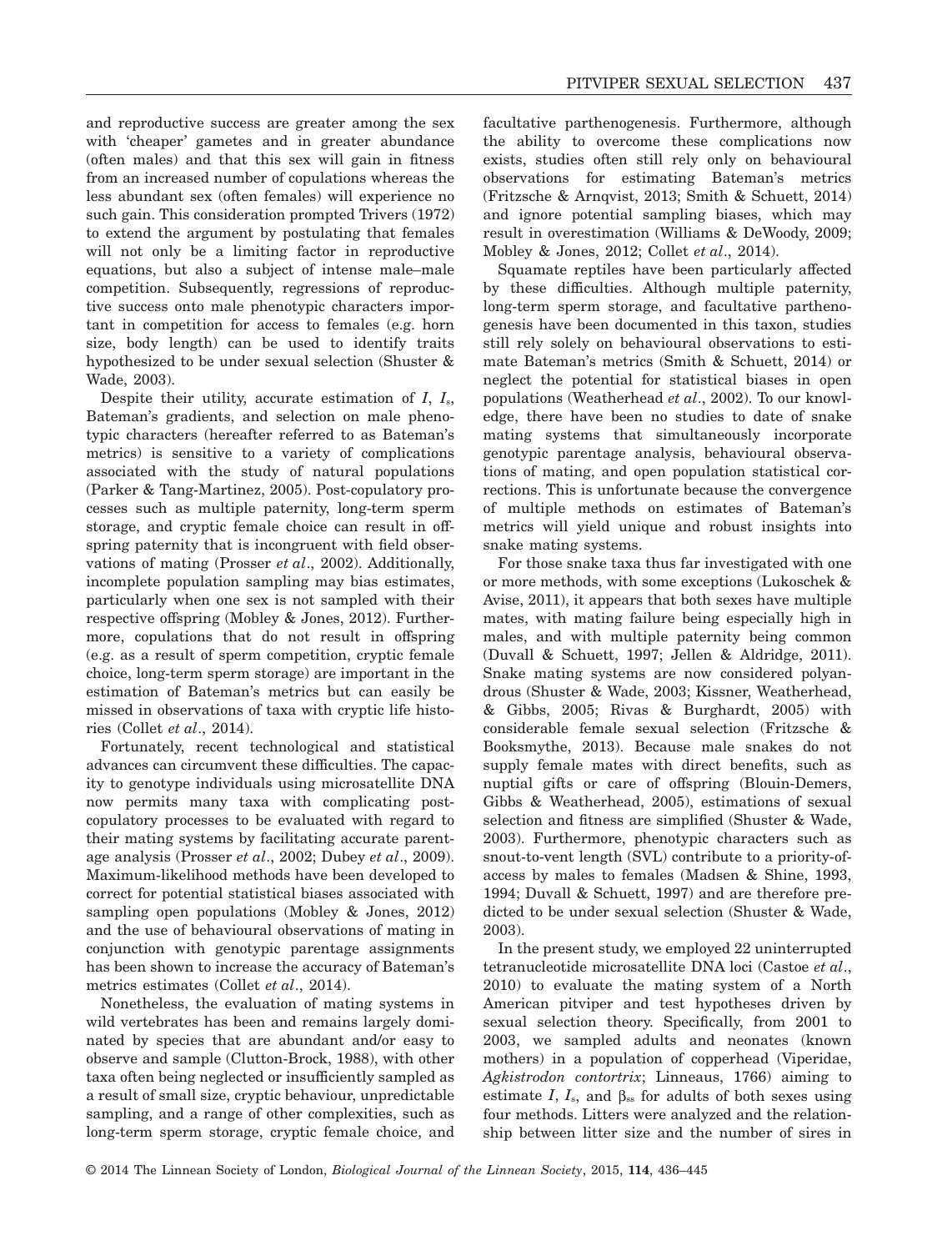multiple paternity litters was assessed. Additionally, we tested for and found selection on male SVL, which is an important phenotypic trait with respect to successful combat and subsequent copulations (Duvall & Schuett, 1997; Schuett, 1997). We also compared our results with those from a previous study in the same population in which estimates of Bateman's metrics were derived solely with behavioural observations and without accounting for open population bias (Smith & Schuett, 2014).

# MATERIAL AND METHODS **HYPOTHESES**

Our hypotheses extend from mating system and sexual selection theory (Wade & Shuster, 2005):  $(H_1)$ males exhibit variance in mating and reproductive success;  $(H_2)$  multiple paternity occurs in litters;  $(H_3)$ estimates of *I*,  $I_s$ , and  $\beta_{ss}$  are significantly greater for males than females; and  $(H_4)$  an estimate of selection on male SVL is statistically significant.

## SAMPLING AND MOLECULAR METHODS

From 2001 to 2003, SVL and blood samples were obtained from 114 wild adult *A. contortrix* (males = 56, females = 58) and shed skins from 137 neonates  $(N = 251$  total) caught at a field site  $(486 \text{ ha})$  in the Central Connecticut River valley (Connecticut, USA) (Smith, 2007). Offspring were collected from 19 females and maternity was unequivocal in that parturition occurred in a University of Connecticut laboratory (for a complete description of study site and field methods, see Smith, 2007; Smith *et al*., 2009; Smith & Schuett, 2014).

Genomic DNA was extracted using the PureGene® DNA Isolation Kit, with concentration standardized at 20.0 ng/μL. Genotype profiles were generated across 23 tetra-nucleotide microsatellite loci (Castoe *et al*., 2010). Polymerase chain reactions (PCRs) consisted of 1X GoTaq® Flexi PCR buffer, 2.0–2.5 mM MgCl<sub>2</sub>,  $0.2 \text{ mM}$  dNTP,  $15.15 \mu\text{M}$  bovine serum albumin, 0.2–0.65 mM forward and reverse primer, 0.5 units of GoTaq® Flexi *taq* DNA polymerase, and 20–40 ng DNA. The temperature profile comprised an initial denaturation of 95 °C for 3 m followed by 15 cycles of 95 °C for 45 s, 55 °C for 45 s, and 72° for 30 s, followed by  $16-19$  cycles of  $95^{\circ}$ C for  $30 \text{ s}$ ,  $55^{\circ}$ C for 30 s, and 72 °C for 15 s, with a final extension of 72 °C for 5 m, conducted on GeneAmp® 9600 PCR System or Veriti® 96-Well Thermal cyclers. Microsatellite fragments were resolved on an ABI Prism 3730xl automated sequencer and sized after comparison to the LIZ500 size standard. Alleles were scored using PeakScanner™ (Applied Biosystems) software.

## POPULATION GENETIC ANALYSIS

All loci were evaluated for null alleles, large allele dropout, and genotyping errors in MICROCHECKER, version 2.2.3 (Van Oosterhout *et al*., 2004). Departures from Hardy–Weinberg equilibrium (HWE) were examined in GENEPOP (Raymond & Rousset, 1995) using a Markov chain method with 200 batches, 5000 iterations per batch, and with Bonferroni-adjusted  $\alpha$  = 0.0002. A Markov chain test for linkage disequilibrium (LD) was also conducted in GENEPOP (batches/iterations as above).

## PARENTAGE ANALYSIS AND DETECTION OF MULTIPLE PATERNITY

COLONY, version 2.0 (Jones & Wang, 2010) employs a full-pedigree likelihood method to estimate familial relationships that is robust with respect to genotyping errors (Wang, 2004) and was used to infer parentage for each juvenile. All adult males and females were included in the candidate father and mother pool, respectively, and the mating system for both sexes was classified as polygamous. Additional parameters were a run of medium length, no inbreeding, no sibship size prior, no update of allele frequencies to account for inferred relationships, and a genotyping error rate conservatively set at 0.001 for each locus (Wang, 2004). Parentage inferences were first derived without employing known maternal data or maternal sibships to confirm that known and inferred offspring maternity and maternal sibships were congruent, thereby confirming the ability of our microsatellite loci to resolve parent–offspring relationships. Multiple paternity was noted when more than one male was assigned parentage within a single litter. The mean numbers of offspring in single versus multiple paternity litters were compared with a twosample *t*-test ( $\alpha$  = 0.05).

#### ESTIMATING SEXUAL SELECTION METRICS

The construction of a parental table (see Supporting information, Appendix S1; Arnold & Duvall, 1994) allowed reproductive success and mating success to be calculated for each individual. We first estimated mating success via genotypic analysis  $(MS<sub>gen</sub>)$ , then generated a second parental table (see Supporting information, Appendix S2) that included observed copulations in estimates of mating success  $(MS<sub>tot</sub>)$ (Collet *et al*., 2014). Bateman's metrics were gauged via traditional calculations (Arnold & Duvall, 1994), as well as by a maximum likelihood method (Mobley & Jones, 2012). Opportunities for selection (*I*) for both males and females were estimated by calculating variance in reproductive success by sex and dividing each by the squared mean sex reproductive success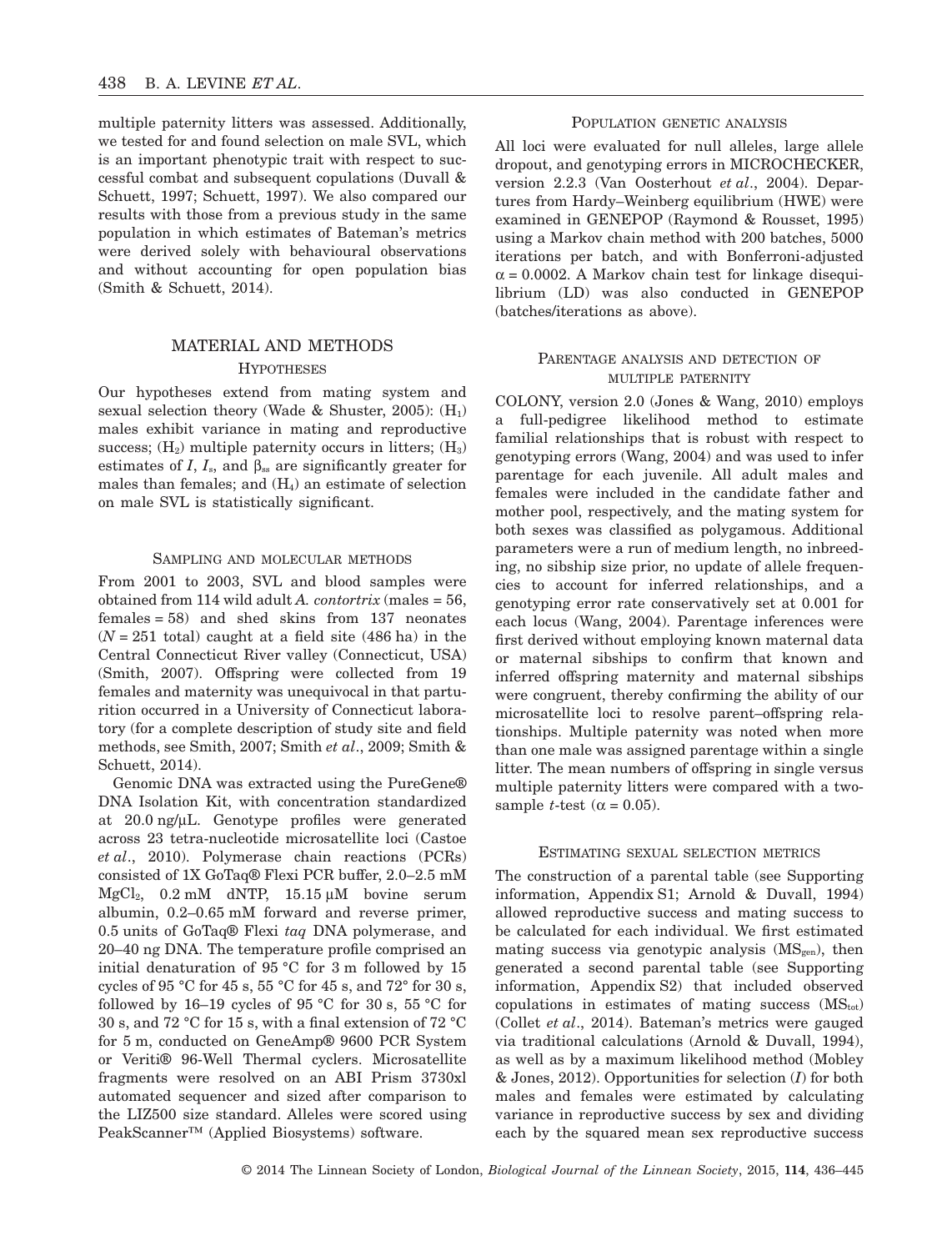**Table 1.** Opportunity for selection (*I*) was calculated for all males  $(\circlearrowleft; N = 71)$  including males of unknown identity for which paternity was inferred through genotypic parentage analysis, and all females that produced litters  $(Q;$  $N = 19$ 

| Sample size $(N)$       | 71    | 19   |
|-------------------------|-------|------|
| Mean                    | 1.93  | 7.21 |
| Variance                | 11.47 | 8.95 |
| Relative variance $(I)$ | 3.08  | 0.17 |
| Bias corrected I        | 0.84  | 0.17 |
|                         |       |      |

*I* is equal to sex-specific relative variance in reproductive success (= number of offspring) and is calculated by dividing sex-specific variance in reproductive success by the square of mean sex-specific reproductive success. *I* was also estimated with the maximum-likelihood software BATEMANATER (Mobley & Jones, 2012) to correct for open population bias (bias corrected *I*), with 1000 bootstrap replicates. Male and female *I* were significantly different  $(F\text{-ratio test}; P < 0.05)$  when calculated with traditional methods and when estimated with BATEMANATER.

**Table 2.** Opportunity for sexual selection  $(I_s)$  was calculated for all males  $(\circlearrowleft; N = 71)$  including those of unknown identity for which paternity was inferred through genotypic parentage analysis and females that produced litters  $($ 2;  $N = 19)$ 

|                           | ಗ    |      |
|---------------------------|------|------|
| Sample size $(N)$         | 71   | 19   |
| Mean                      | 0.42 | 1.58 |
| Variance                  | 0.39 | 0.48 |
| Relative variance $(I_s)$ | 2.19 | 0.19 |
| Bias corrected $I_s$      | 0.74 | 0.19 |

*I*<sup>s</sup> is equal to sex-specific relative variance in number of mates and is calculated by dividing sex-specific variance in number of mates by the square of mean sex-specific number of mates. *I*<sup>s</sup> was also estimated with the maximum-likelihood program BATEMANATER (Mobley & Jones, 2012) to correct for open population bias (bias corrected *I*s), with 1000 bootstrap replicates. Male and female  $I_s$  were significantly different ( $F$ -ratio test;  $P < 0.05$ ) when calculated with traditional methods and when estimated with BATEMANATER.

(Table 1). Similarly, opportunities for sexual selection  $(I<sub>s</sub>)$  were assessed in both sexes by dividing the sexspecific variance in mating success by the sex-specific squared mean mating success (Table 2). Bateman gradients  $(\beta_{ss})$  represent the slope of the least-squares regression line of sex-specific reproductive success on that of sex-specific mating success, and were calculated by dividing the sex-specific covariance of reproductive success and mating success by sex-specific variance in mating success (Arnold & Duvall, 1994; Duvall, Schuett, & Arnold, 1994).

To account for potential statistical biases associated with sampling open populations, we also estimated Bateman's metrics using the maximum-likelihood software BATEMANATER (Mobley & Jones, 2012), with 1000 bootstrap replicates. Traditional calculations for males included those individuals that achieved no reproductive success, whereas calculations for females included only those that produced offspring (for justification, see Prosser *et al*., 2002). By contrast, BATEMANATER calculations employ only those males that achieved mating or reproductive success (Mobley & Jones, 2012). Differences among male and female estimates of  $I_s$  and  $I$  were assessed with  $F$ -ratio tests ( $\alpha$  = 0.05; Williams & DeWoody, 2009; Fritzsche & Arnqvist, 2013), whereas differences among male and female  $\beta_{ss}$  were compared statistically with an analysis od covariance (ANCOVA) ( $\alpha$  = 0.05).

### ESTIMATING SELECTION ON MALE BODY LENGTH

Relative reproductive success for each known male that produced offspring was calculated by dividing the number of offspring sired by the mean number of offspring sired  $(N = 10)$ ; one of the 11 known males that sired offspring was excluded as an outlier). SVL data were standardized to have a mean of zero and SD equal to one. Relative fitness was regressed onto standardized SVL, and the standardized selection gradient estimated from the slope of the regression line. All statistical analyses were conducted with R (R Core Team, 2013). The standardized selection gradient was calculated for all known males that sired offspring  $(N = 11)$ , as well as for a reduced data set  $(N = 10)$  in which one of the 11 males was excluded as an outlier.

#### RESULTS

## GENOTYPING, PARENTAGE ANALYSES, MULTIPLE PATERNITY, AND PATERNAL SKEW

One microsatellite locus displayed HWE disequilibrium and evidence of a null allele  $(P = 0.12)$  and was subsequently removed from analyses. GENEPOP also detected LD between three pair of loci, although these comparisons were less than expected by chance alone (Bonferroni-adjusted *P* > 0.0002). Mean observed and expected heterozygosities and allelic richness are provided in Levine (2013).

COLONY inferred offspring maternity at a probability greater than or equal to 0.997, except for five offspring with a probability less than or equal to 0.976. However, known maternity and maternal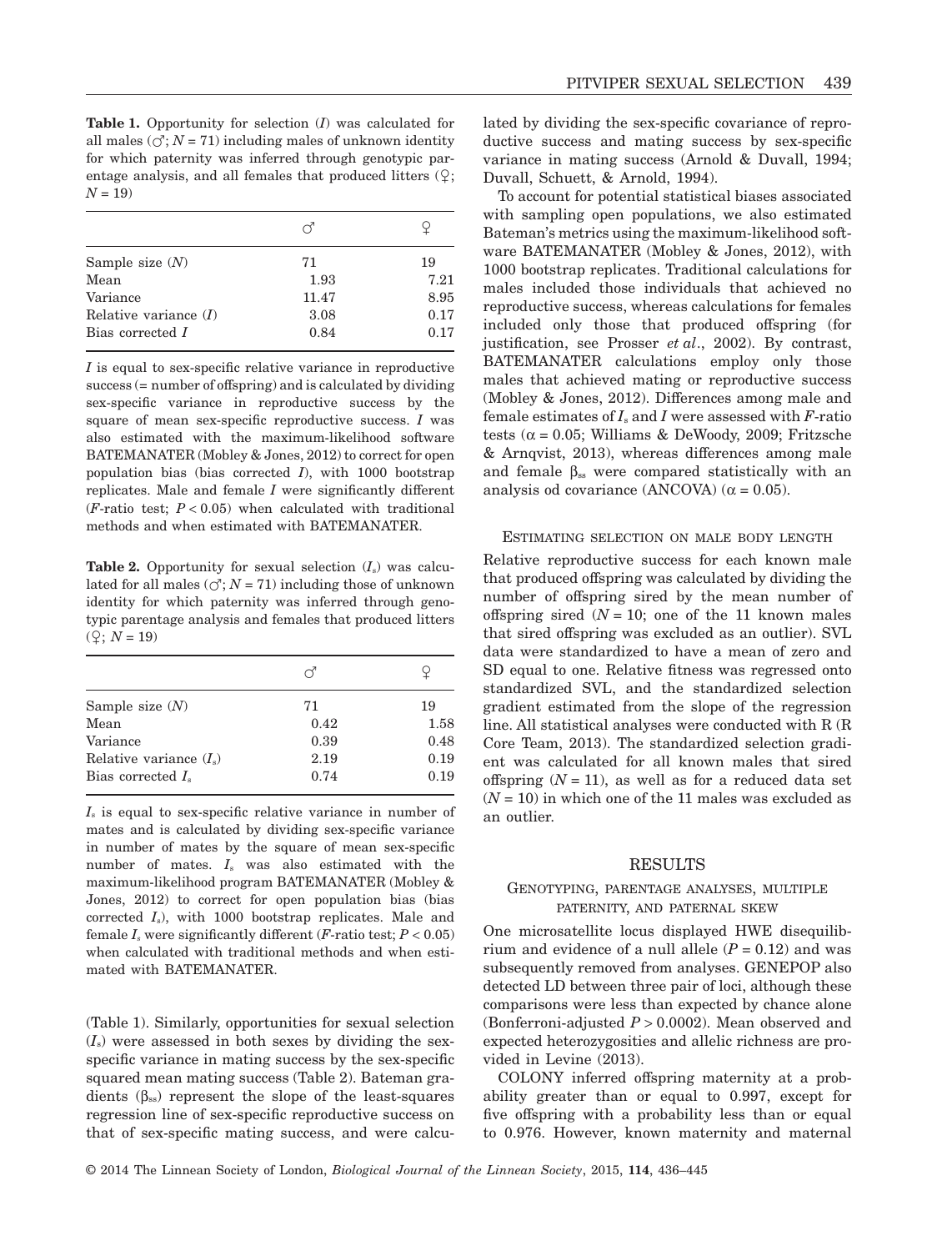sibships matched maternal and sibship assignments for all 137 offspring, confirming the ability of our microsatellites to reliably delineate familial relationships.

Paternity for 66 of 137 offspring (48.2%) was assigned to 11 known males at a probability greater than  $0.996$   $(N = 65)$ , and a probability of 0.964  $(N = 1)$ . Paternity of the remaining 71 offspring was assigned to 15 unknown males, thus eliminating our opportunity to evaluate the probability of correct paternity. Importantly, four males were previously observed mating with females that subsequently had offspring (Smith & Schuett, 2014), although they were not supported by molecular parentage analysis as being fathers of those offspring. Similarly, known males that sired offspring were also not observed mating with the respective female parent (Smith & Schuett, 2014).

We identified multiple paternity in nine of 20 litters (eight with two sires, one with three sires), and thus rejected the null hypothesis of no multiple paternity. There was no significant difference in litter size (number of offspring) among single paternity (mean offspring =  $6.82 \pm 2.89$ ) and multiple paternity litters (mean offspring =  $6.89 \pm 2.68$ ) (two-sample t-test,  $t_{18} = -0.06, P > 0.05$ .

#### SEXUAL SELECTION METRICS AND THEIR ESTIMATES

We reject the null hypotheses that both sexes have statistically equivalent estimates of *I*,  $I_s$ , and  $\beta_{ss}$ . The estimate for *I* derived with traditional calculations (i.e. no correction for open population bias) was equal to 3.08 for males, and was significantly different from that for females (female  $I = 0.17$ ;  $F$ -ratio test;  $P < 0.05$ ) (Table 1). Values of *I* estimated with BATEMANATER were also significantly different between males (0.84) and females (0.17) (*F*-ratio test; *P* < 0.05) (Table 1).

Utilizing  $MS_{gen}$ , we found that  $I_s$  for males  $(2.19)$ was significantly different from that for females (0.19) (*F*-ratio test;  $P < 0.05$ ) (Table 2). When using  $MS_{\text{tot}}$ , estimates of *I*<sup>s</sup> for males and females were equal to 1.02 and 0.26, respectively, and were, again, significantly different (*F*-ratio test; *P* < 0.05). Male and female *I*<sup>s</sup> estimated with BATEMANATER (Mobley & Jones, 2012) were equal to 0.74 and 0.19 (Table 2), respectively, and were again significantly different from each other (*F*-ratio test;  $P < 0.05$ ). When  $I_s$ was estimated for males and females with both BATEMANATER and MStot, male and female estimates were also statistically different from one another (male  $I_s = 1.01$ ; female  $I_s = 0.26$ ; *F*-ratio test;  $P < 0.05$ ).

The Bateman gradient  $(\beta_{ss})$  for males was statistically significant when calculated with  $MS<sub>gen</sub>$  or  $MS<sub>tot</sub>$ 

**Bateman Gradients**



**Figure 1.** Bateman gradients for female (dashed line) and male (solid line) copperhead (*Agkistrodon contortrix*) based on 71 males of both known  $(N = 56)$  and unknown  $(N = 15)$ identity, and the 19 females that produced litters sired by both known and unknown males. Open circles and filled triangles denote females and males, respectively. Only males had a statistically significant Bateman gradient (males  $\beta_{ss} = 4.25$ :  $r^2 = 0.61$ ;  $P < 0.0001$ ; females:  $\beta_{ss} = 0.66$ ;  $r^2 = 0.02$ ;  $P > 0.05$ ).

( $MS_{gen}$ :  $\beta_{ss} = 4.25$ ,  $r^2 = 0.61$ ,  $P < 0.0001$ , Fig. 1;  $MS_{tot}$ :  $\beta_{ss} = 2.15$ ,  $r^2 = 0.28$ ,  $P < 0.0001$ , not shown). By contrast, βss for females was not significantly different from zero, again regardless of the MS used  $(MS_{\text{gen}}$ :  $β_{ss} = 0.66$ ,  $r^2 = 0.02$ ,  $P > 0.05$ , Fig. 1; MS<sub>tot</sub>:  $β_{ss} = 0.07$ ,  $r^2 = 0.000$ ,  $P > 0.05$ , not shown). Male and female Bateman gradients were also significantly different from each other (ANCOVA,  $P < 0.05$ ).

With the complete data set of 11 known males, the null hypothesis of no correlation between male SVL and the number of offspring sired could not be rejected  $(P > 0.05)$ . However, with the removal of one male data point as an outlier, the relationship between male reproductive success and SVL was statistically significant, with larger males siring more offspring than smaller males  $(r^2 = 0.50; P = 0.023)$ (Fig. 2).

#### DISCUSSION

We quantified and characterized the mating system of a population of copperhead using an extensive number of robust polymorphic microsatellite loci and by employing four estimators of Bateman's metrics. Our results lend strong empirical support to the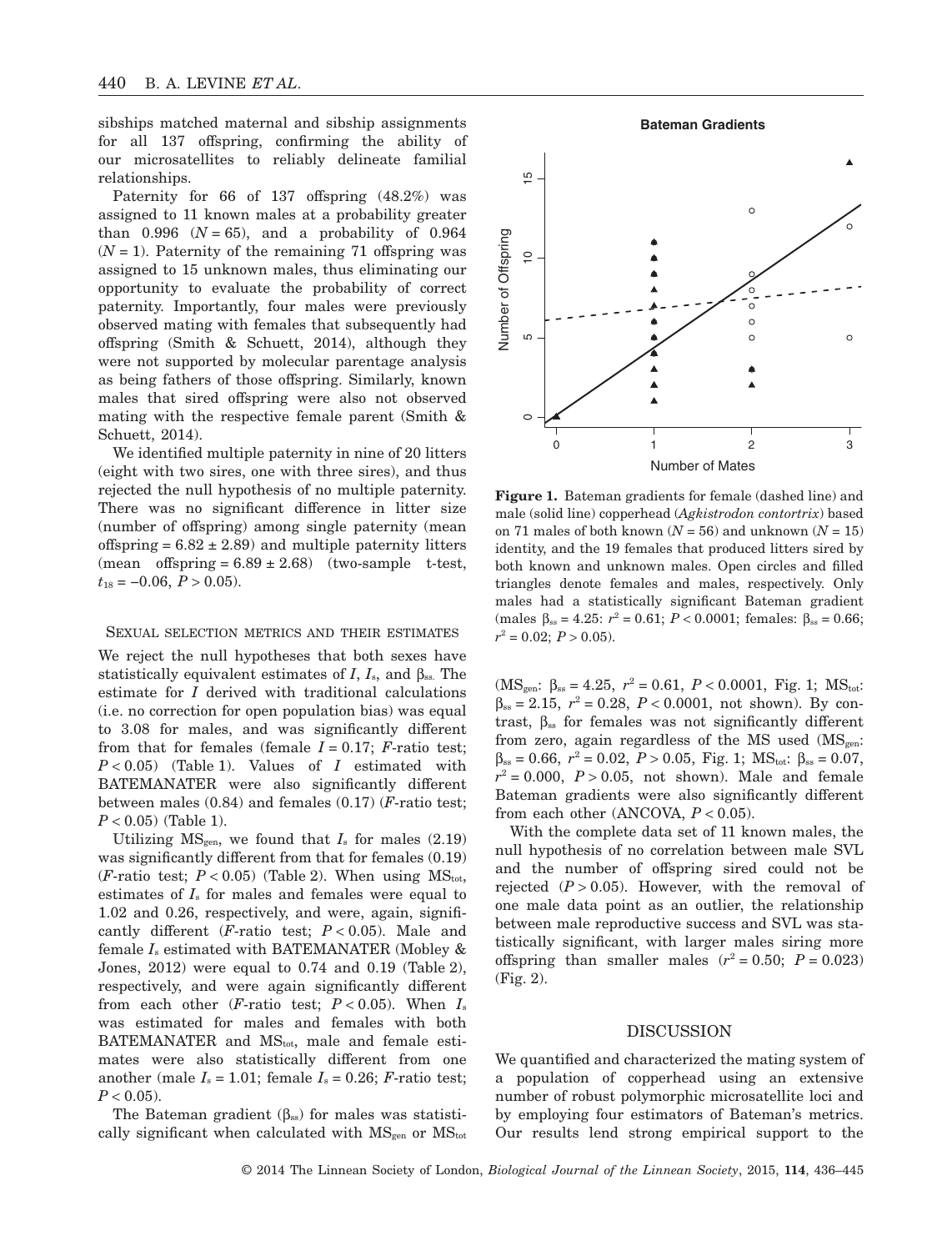



**Figure 2.** The standardized selection gradient (solid line) for snout-to-vent length (SVL) of male copperhead  $(Agkistrodon \, contourrix, N = 10)$  was estimated by regressing relative fitness data on standardized SVL measurements. Relative fitness was calculated by dividing individual reproductive success by mean male reproductive success. SVL measurements were standardized to have a mean equal to zero and a standard deviation equal to one. Filled triangles denote males. A significant selection gradient on male SVL was detected  $(r^2 = 0.50;$  $P = 0.023$ .

argument that male pitvipers display elevated opportunities for selection and sexual selection compared to females. To our knowledge, this is the first study to employ multiple methods to estimate Bateman's metrics in pitvipers, or any other snake taxa, and to yield consistent and statistically significant differences between males and females.

#### PARENTAGE ANALYSES AND MULTIPLE PATERNITY

Although multiple paternity has been described in a variety of animals (e.g. mammals: Carling, Wiseman & Byers, 2003; birds: Gowaty & Karlin, 1984; fish: Soucy & Travis, 2003); insects (Boomsa, Fjerdingstad & Frydenberg, 1999), and *A. contortrix* under laboratory conditions (Schuett & Gillingham, 1986)], our findings are novel for wild copperhead, and only the second for New World pitvipers (Jellen & Aldridge, 2011; Clark *et al*., 2014). Multiple paternity may occur under several scenarios: when females mate multiply within a single season or when long-term sperm storage from different males is maintained across breeding seasons, or a combination of the two (Uller & Olsson, 2008; Jellen & Aldridge, 2011). Longterm sperm storage has been documented in laboratory crosses of *A. contortrix* (Schuett & Gillingham, 1986) and is an obligate component of the mating system in the study population (Smith *et al*., 2009). With a single mating season in late summer, females then store sperm throughout hibernation, and then ovulate and fertilize ova in spring. Although males in the study population are capable of mating multiple times within a season (Smith, 2007; Smith & Schuett, 2014), precise estimates of the number are lacking. Sperm competition or cryptic female choice may obscure the number of mates for a female, particularly if ova have not been fertilized (Uller & Olsson, 2008). Furthermore, the effects of sperm competition on multiple paternity are difficult to separate from cryptic female choice (Thornhill, 1983), which may also influence patterns of paternity.

Variance in male reproductive success will be reduced by multiple paternity and thus diminish sexual selection (Duvall, Schuett & Arnold, 1993) unless a single male sires all (or almost all) offspring in a litter (Shuster, Briggs & Dennis, 2013). As in other snakes, gamete production is finite in male copperhead and this aspect combined with multiple paternity yields fewer offspring for each male in a multiply-sired litter, particularly compared to males as sole sires. In the present study, the majority of litters (55%) were singly-sired, supporting the hypothesis of strong male sexual selection, particularly given the statistical equivalence between the numbers of offspring produced in single versus multiple paternity litters. Our present analysis, however, does not clarify whether a first-male advantage occurs in *A. contortrix* (Höggren & Tegelstro¯m, 2002), and this point will be addressed in future studies on this population.

## OPPORTUNITIES FOR SELECTION AND SEXUAL SELECTION

The influence of the operational sex ratio (OSR) on sexual selection metrics was first described based on studies of mammals and birds (Emlen & Oring, 1977) and has subsequently been extended to other mating systems (Douglas, 1979; Wade & Shuster, 2005). In the present study, the adult sex ratio is almost unity  $(N_m = 56, N_f = 58)$ , although the OSR is male-biased (between 1 : 2 and 1 : 3; Smith, 2007; Smith *et al*., 2009; Smith & Schuett, 2014) in any given year as a result of low frequency (biennial or triennial) female reproductive patterns, a situation common in temperate viperid snakes (Brown, 1993; Smith & Schuett, 2014). Consequently, the elevated abundance of available males contributes to variance in male reproductive success. Therefore, it was not unexpected that our estimates of *I* and *I*<sup>s</sup> were greater in males than in females.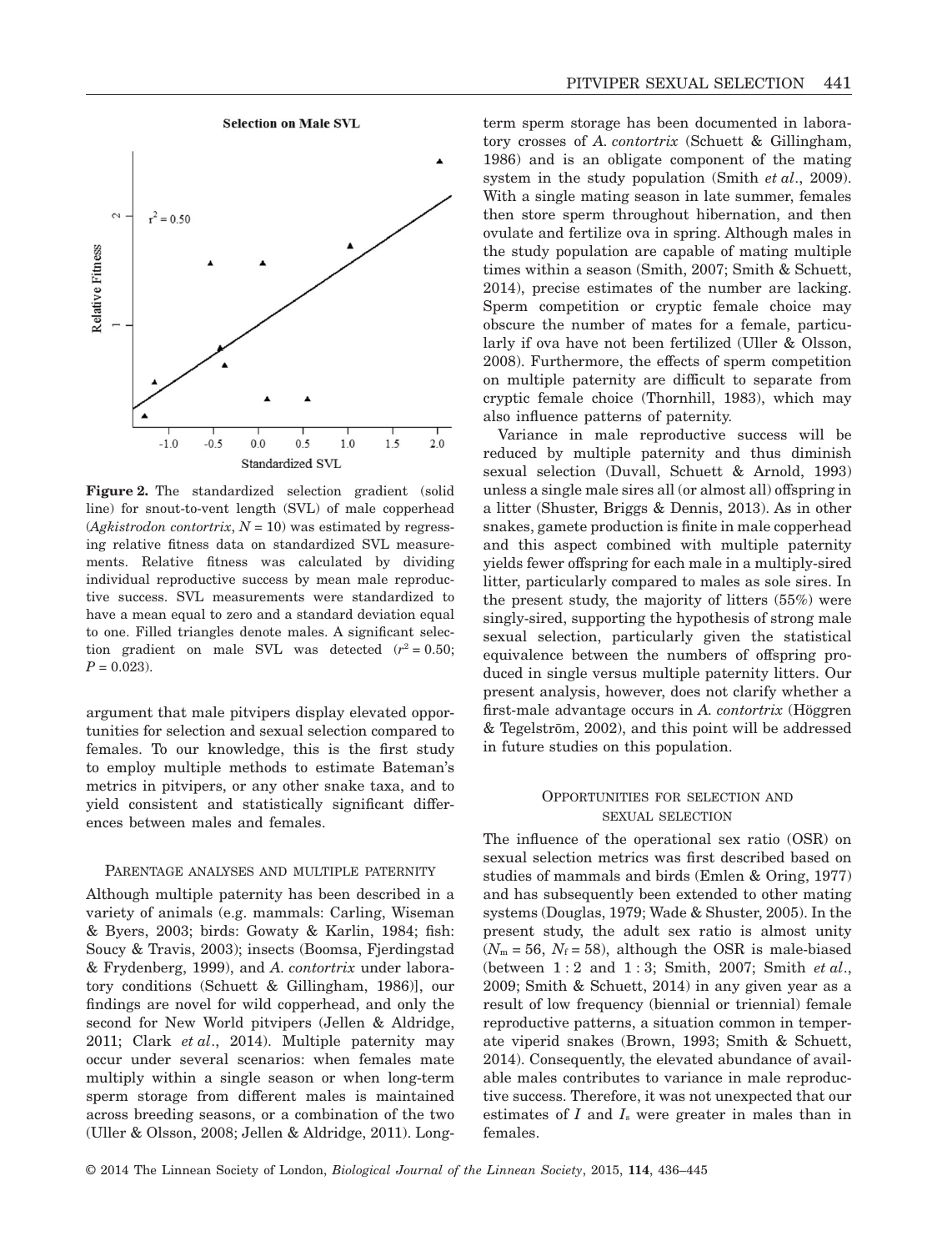*I*<sup>s</sup> in the study population was estimated from behavioural observations (i.e. number of mates and copulations) in a previous study (Smith & Schuett, 2014) with no sex-specific differences found. However, in the present study, *I*<sup>s</sup> differed significantly between males and females, highlighting the widely-varying results that can emerge when different methods are used to estimate sexual selection (Shuster & Wade, 2003). We argue that molecular analyses provide greater resolution when sex-specific estimates are derived. For example, none of the four males previously observed mating with three females (Smith & Schuett, 2014) was assigned paternity when the offspring were evaluated using molecular parentage analyses. Furthermore, known males that did sire offspring were never observed to mate with those females in the field (Smith & Schuett, 2014). Cryptic copulation may be commonplace in snakes because 35% of males in a population of northern water snake (*Nerodia sipedon*) sired young but were never observed mating (Prosser *et al*., 2002). Long-term sperm storage has been documented in *A. contortrix* and other snakes (Booth & Schuett, 2011) and could result in offspring being sired by males that mated with females in previous seasons. Furthermore, the cryptic coloration and behaviours of many snakes (Shine, 2008), including copperhead, may permit copulation without human detection (Clark *et al*., 2014), even in well documented and observed populations (Smith & Schuett, 2014).

#### *Bateman's gradients*

As predicted, male copperhead exhibited a statistically significant Bateman gradient, whereas females did not, demonstrating that males in the study population experience a greater benefit from multiple matings (in terms of the number of offspring produced) when compared to females. Three main factors that contribute to this are: (1) a clumped spatial distribution of receptive females in the environment; (2) asynchrony in the timing of female receptivity; and (3) a male-biased OSR influenced by the previous two (Emlen & Oring, 1977; Ims, 1988). A clumped female distribution and asynchrony in the timing of female receptivity allow for multiple matings, as well as for a subset of males in close proximity to aggregated females to monopolize mating. Both contribute to increased variance in male mating success and an elevated sexual selection gradient. Furthermore, a male-biased OSR, with a greater number of sexually active males than females, will promote male competition and elevate the variance in male mating success.

Although Bateman's metrics have been applied to many taxa (e.g. mammals: Clutton-Brock *et al*., 2006; fish: Jones *et al*., 2005), few studies have utilized them to evaluate mating systems in snakes. Robust comparisons among taxa are thus premature (but see Madsen & Shine, 1994; Duvall & Schuett, 1997; Prosser *et al.*, 2002). Furthermore, there is co consensus on the significance of the Bateman paradigm, citing inconsistencies in the original experiment and emergent logical flaws (Tang-Martinez, 2012). However, a multitude of evidence to date supports the Bateman–Trivers postulates (i.e. elevated sexual selection in males; females as a limiting resource for males thus prompting male–male competition), and an elevated variance in male mating and reproductive success has been documented across a wide variety of species (Parker & Birkhead, 2013). Importantly, although the main concern with respect to employing Bateman's metrics is the bias associated with incomplete sampling of open populations (Mobley & Jones, 2012), significant differences among male and female estimates of Bateman's metrics were detected in this population both with traditional calculations and with the maximum-likelihood method for open populations. Furthermore, male and female Bateman's metrics were significantly different from each other, regardless of whether mating success included behavioural observations as well as genotypic parentage data.

#### *Selection on male SVL*

Strong sexual selection is promoted when male phenotypic traits are correlated with access to mates (Gopurenko, Williams & DeWoody, 2007). Given that statistically significant opportunities for selection and sexual selection were found in males, and also that a positive relationship between male SVL and priorityof-access to females has been demonstrated in Copperhead (Schuett, 1996; Schuett, 1997), it is not surprising that a significant correlation emerged in the present study between male SVL and the number of offspring sired. Again, these results are in contrast to those obtained in previous investigations conducted in the study population (Smith & Schuett, 2014). However, our genotypic results, albeit with the removal of one outlier male, are similar to those of other studies investigating the relationship between body size and reproductive success in snakes (Blouin-Demers *et al*., 2005; Dubey *et al*., 2009; Ursenbacher, Erny & Fumagalli, 2009). Accurate parentage assignments are essential to correctly estimate male reproductive success and, in this respect, molecular data clearly demonstrate their worth.

## *Concluding remarks*

The present study contributes to a growing literature that focuses on mating systems and sexual selection, and also emphasizes the importance of genotypic data in estimating paternity and other mating system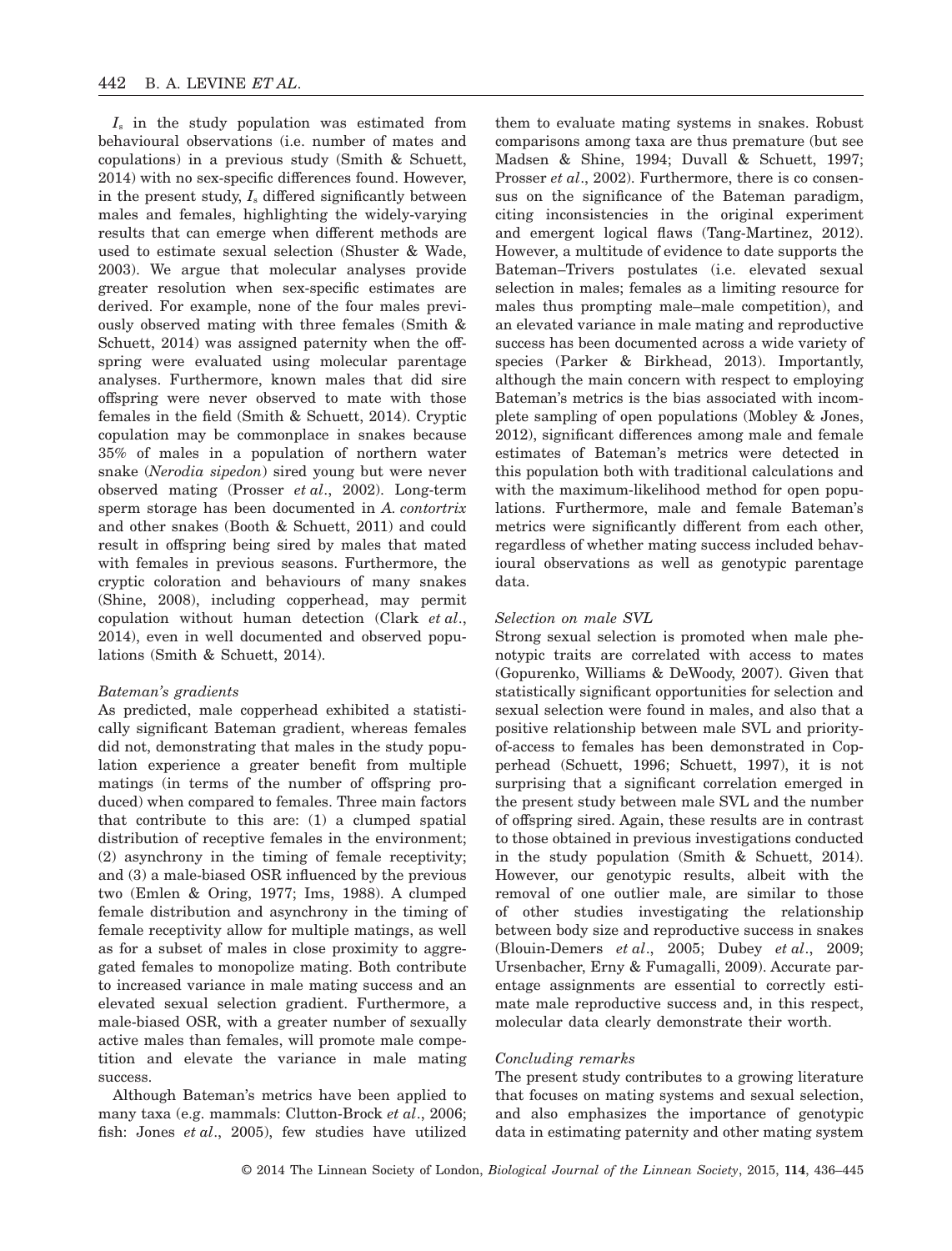parameters (Serbezov *et al*., 2010) in that correctly developing a parental table requires high confidence in familial relationships. Without genotypic data, estimates of *I*, *I*<sub>s</sub>, and selection on phenotypic characters important to reproduction depend instead only on observational data that may result in specious inferences as a result of cryptic life histories and other associated factors. Additionally, the present study demonstrates the utility of employing multiple methods for estimating Bateman's metrics, as well as the robust results that emerge when these methods converge on statistically significant differences between males and females. Additional studies on *A. contortrix* and other snakes are clearly warranted to further clarify these, and other, disparities.

## ACKNOWLEDGEMENTS

We especially thank S. Mussmann who spent numerous hours teaching molecular techniques and analyses to B. A. Levine, and we also thank A. Reynolds and J. Reynolds for laboratory assistance. The Illinois Natural History Survey (Prairie Research Institute, University of Illinois/Urbana-Champaign) is acknowledged for providing a Summer Research Fellowship to B. Levine that yielded the data for the present study. We appreciate the assistance of the W. M. Keck Center for Comparative and Functional Genomics (University of Illinois/Urbana-Champaign) for their quick translation of molecular amplifications into quantitative fragment data. We thank three anonymous reviewers for their comments that helped to improve this manuscript. Additional acknowledgements with regard to individuals, agencies, and NGOs, including sampling and IACUC permits, are provided in Smith *et al*. (2009). The authors declare that there are no conflict of interest.

#### REFERENCES

- **Andersson M. 1994.** *Sexual selection*. Princeton, NJ: Princeton University Press.
- **Arnold SJ, Duvall D. 1994.** Animal mating systems: a synthesis based on selection theory. *American Naturalist* **143:** 317–348.
- **Bateman AJ. 1948.** Intra-sexual selection in *Drosophila*. *Heredity* **2:** 349–368.
- **Blouin-Demers G, Gibbs HL, Weatherhead PJ. 2005.** Genetic evidence for sexual selection in black rat snakes, *Elaphe obsoleta*. *Animal Behaviour* **69:** 225–234.
- **Boomsa JJ, Fjerdingstad EJ, Frydenberg J. 1999.** Multiple paternity, relatedness and genetic diversity in *Acromyrmex* leaf-cutter ants. *Proceedings of the Royal Society of London Series B, Biological Sciences* **266:** 249– 254.
- **Booth W, Schuett GW. 2011.** Molecular genetic evidence

for alternative reproductive strategies in North American pitvipers (Serpentes: Viperidae): long-term sperm storage and facultative parthenogenesis. *Biological Journal of the Linnean Society* **104:** 934–942.

- **Brown WS. 1993.** *Biology, status, and management of the timber rattlesnake (*Crotalus horridus*): a guide for conservation*. Oxford: Society for the Study of Amphibians and Reptiles.
- **Carling MD, Wiseman PA, Byers JA. 2003.** Microsatellite analysis reveals multiple paternity in a population of wild pronghorn antelopes (*Antilocapra Americana*). *Journal of Mammalogy* **84:** 1237–1243.
- **Castoe TA, Poole AW, Gu W, de Koning APJ, Daza JM, Smith EN, Pollock DD. 2010.** Rapid identification of thousands of copperhead snake (*Agkistrodon contortrix*) microsatellite loci from modest amounts of 454 shotgun genome sequence. *Molecular Ecology Resources* **10:** 341– 347.
- **Clark RW, Schuett GW, Repp RA, Amarello M, Smith CF, Hermann HW. 2014.** Mating systems, reproductive success, and sexual selection in secretive species: a casestudy of the western diamond-backed rattlesnake, *Crotalus atrox*. *PLoS ONE* **9:** 1–12.
- **Clutton-Brock T. 1988.** *Reproductive success: studies of individual variation in contrasting breeding systems*. Chicago, IL: University of Chicago Press.
- **Clutton-Brock TH, Hodge SJ, Spong G, Russell AF, Jordan NR, Benett NC, Sharpe LL, Manser MB. 2006.** Intrasexual competition and sexual selection in cooperative mammals. *Nature* **444:** 1065–1068.
- **Collet JM, Dean RF, Worley K, Richardson DS, Pizzari T. 2014.** The measure and significance of Bateman's principles. *Proceedings of the Royal Society of London Series B, Biological Sciences* **281:** 20132973.
- **Douglas ME. 1979.** Migration and sexual selection in *Ambystoma jeffersonianum*. *Canadian Journal of Zoology* **57:** 2303–2310.
- **Dubey S, Brown GP, Madsen T, Shine R. 2009.** Sexual selection favours large body size in males of a tropical snake (*Stegonotus cucullatus*, Colubridae). *Animal Behaviour* **77:** 177–182.
- **Duvall D, Schuett GW. 1997.** Straight-line movement and competitive mate searching in prairie rattlesnakes, *Crotalus viridis viridis*. *Animal Behaviour* **54:** 329–334.
- **Duvall D, Schuett GW, Arnold SJ. 1993.** Ecology and evolution of snake mating systems. In: Seigel RA, Collins JT, eds. *Snakes: ecology and behavior*. New York, NY: McGraw-Hill, 165–200.
- **Emlen ST, Oring LW. 1977.** Ecology, sexual selection, and the evolution of mating systems. *Science* **19:** 215–223.
- **Fritzsche K, Arnqvist G. 2013.** Homage to Bateman: sex roles predict sex differences in sexual selection. *Evolution* **67:** 1926–1936.
- **Fritzsche K, Booksmythe I. 2013.** The measurement of sexual selection on females and males. *Current Zoology* **59:** 558–563.
- **Gopurenko D, Williams RN, DeWoody JA. 2007.** Reproductive and mating system success in the small-mouthed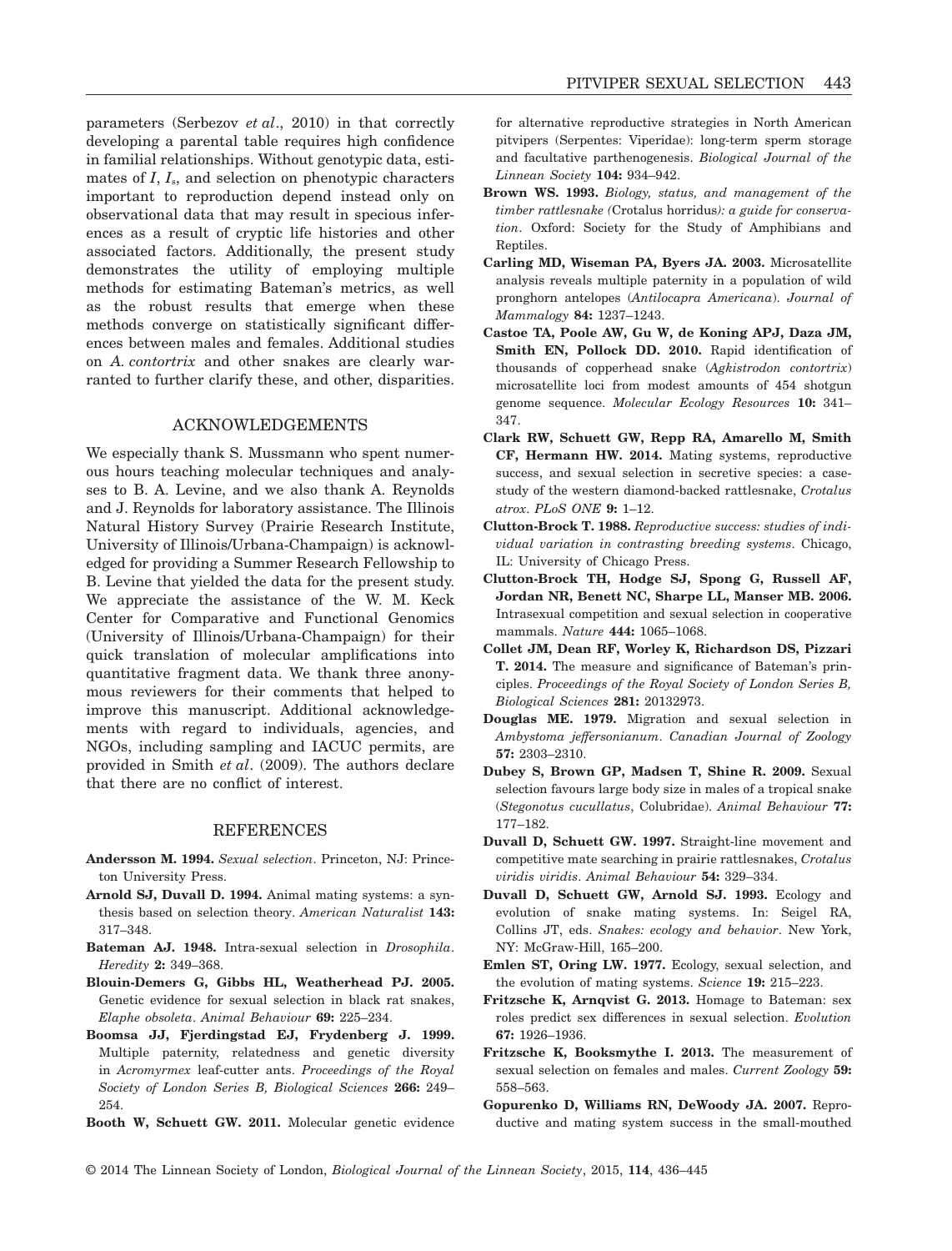salamander (*Ambystoma texanum*) estimated via microsatellite parentage analysis. *Journal of Evolutionary Biology* **34:** 130–139.

- **Gowaty PA, Karlin AA. 1984.** Multiple maternity and paternity in single broods of apparently monogamous eastern bluebirds (*Sialia sialis*). *Behavioral Ecology and Sociobiology* **15:** 91–95.
- Höggren M. Tegelström H. 2002. Genetic evidence for first-male mating advantage in the adder. In: Schuett GW, Höggren M, Greene HW, eds. *Biology of the vipers*. Eagle Mountain, UT: Eagle Mountain Publishing, 235–242.
- **Ims RA. 1988.** The potential for sexual selection: effect of sex ratio and spatiotemporal distribution of receptive females. *Evolutionary Ecology* **2:** 338–352.
- **Jellen BC, Aldridge RD. 2011.** Paternity patterns. In: Aldridge RD, Sever DM, eds. *Reproductive biology and phylogeny of snakes*. Boca Raton, FL: CRC Press, 619–644.
- **Jones AG. 2009.** On the opportunity for sexual selection, the Bateman gradients, and the maximum intensity of sexual selection. *Evolution* **63:** 1673–1684.
- **Jones AG, Rosenqvist G, Berglund A, Avise JC. 2005.** The measurement of sexual selection using Bateman's principles: an experimental test in the sex-role-reversed pipefish *Syngnathus typhle*. *Integrative and Comparative Biology* **45:** 874–884.
- **Jones OR, Wang J. 2010.** COLONY: a program for parentage and sibship inference from multi-locus genotype data. *Molecular Ecology Resources* **B10:** 551–555.
- **Kissner KJ, Weatherhead PJ, Gibbs HL. 2005.** Experimental assessment of ecological and phenotypic factors affecting male mating success and polyandry in northern watersnakes, *Nerodia sipedon*. *Behavioral Ecology and Sociobiology* **59:** 207–214.
- Levine BA. 2013. Genetic structure of the copperhead (Viperidae: *Agkistrodon contortrix mokasen*) at its most northern distribution. Master's Thesis, University of Arkansas.
- **Lukoschek V, Avise JC. 2011.** Genetic monandry in 6 viviparous species of true sea snakes. *Heredity* **102:** 347– 351.
- **Madsen T, Shine R. 1993.** Temporal variability in sexual selection acting on reproductive tactics and body size in male snakes. *American Naturalist* **141:** 167–171.
- **Madsen T, Shine R. 1994.** Components of lifetime reproductive success in adders, *Vipera berus*. *Journal of Animal Ecology.* **63:** 561–568.
- **Mobley KB, Jones AG. 2012.** Overcoming statistical bias to estimate genetic mating systems in open populations: a comparison of Bateman's principles between the sexes in a sex-role reversed pipefish. *Evolution* **67:** 646–660.
- **Parker GA, Birkhead TR. 2013.** Polyandry: the history of a revolution. *Philosophical Transactions of the Royal Society of London Series B, Biological Sciences* **368:** 20120335.
- **Parker PG, Tang-Martinez Z. 2005.** Bateman gradients in field and laboratory studies: a cautionary tale. *Integrative and Comparative Biology* **45:** 895–902.
- **Prosser MR, Weatherhead PJ, Gibbs HL, Brown GP. 2002.** Genetic analysis of the mating system and opportu-

nity for sexual selection in northern water snakes (*Nerodia sipedon*). *Behavioral Ecology* **13:** 800–807.

- **R Core Team. 2013.** R: a language and environment for statistical computing. *R Foundation for Statistical Computing*. Vienna, Austria.
- **Raymond M, Rousset F. 1995.** GENEPOP (version 1.2): a population genetics software for exact tests and ecumenicism. *Heredity* **86:** 248–249.
- **Rivas JA, Burghardt GM. 2005.** Snake mating systems, behavior, and evolution: the revisionary implications of recent findings. *Journal of Comparative Psychology* **119:** 447–454.
- **Scharf I, Meiri S. 2013.** Sexual dimorphisms of heads and abdomens: different approaches to 'being large' in female and male lizards. *Biological Journal of the Linnean Society* **110:** 665–673.
- **Schuett GW. 1996.** Fighting dynamics of male copperheads, *Agkistrodon contortrix* (Serpentes, Viperidae): stressinduced inhibition of sexual behavior in losers. *Zoo Biology* **15:** 209–221.
- **Schuett GW. 1997.** Body size and agonistic experience affect dominance and mating success in male copperheads. *Animal Behaviour* **54:** 213–224.
- **Schuett GW, Gillingham JC. 1986.** Sperm storage and multiple paternity in the copperhead, *Agkistrodon contortrix*. *Copeia* **1986:** 807–811.
- **Serbezov D, Bernatchez L, Olsen EM, Vollestad LA. 2010.** Mating system and determinants of individual reproductive success in brown trout (*Salmo trutta*) revealed by parentage analysis of an entire stream living population. *Molecular Ecology* **19:** 3193–3205.65.
- **Shine R. 2008.** Tracking elusive timber rattlers with molecular genetics. *Molecular Ecology* **17:** 715–718.
- **Shuster SM, Briggs ER, Dennis PA. 2013.** How multiple mating by females affects sexual selection. *Philosophical Transactions of the Royal Society of London Series B, Biological Sciences* **368:** 1–27.
- **Shuster SM, Wade MJ. 2003.** *Mating systems and strategies*. Princeton, NJ: Princeton University Press.
- **Smith CF. 2007.** Sexual dimorphism, and the spatial and reproductive ecology of the copperhead snake (*Agkistrodon contortrix*). DPhil Thesis, University of Connecticut.
- **Smith CF, Schuett GW. 2014.** Male mating success in a North American pitviper is correlated with testosterone levels and movement patterns. *Biological Journal of the Linnean Society* in press.
- **Smith CF, Schuett GW, Earley RL, Schwenk K. 2009.** The spatial and reproductive ecology of the copperhead (*Agkistrodon contortrix*) at the northeastern extreme of its range. *Herpetological Monographs* **23:** 45–73.
- **Soucy S, Travis J. 2003.** Multiple paternity and population genetic structure in natural populations of the poeciliid fish, *Heterandria formosa*. *Journal of Evolutionary Biology* **16:** 1328–1336.
- **Tang-Martinez Z. 2012.** Repetition of Bateman challenges the paradigm. *Proceedings of the National Academy of Sciences of the United States of America* **109:** 11476– 11477.